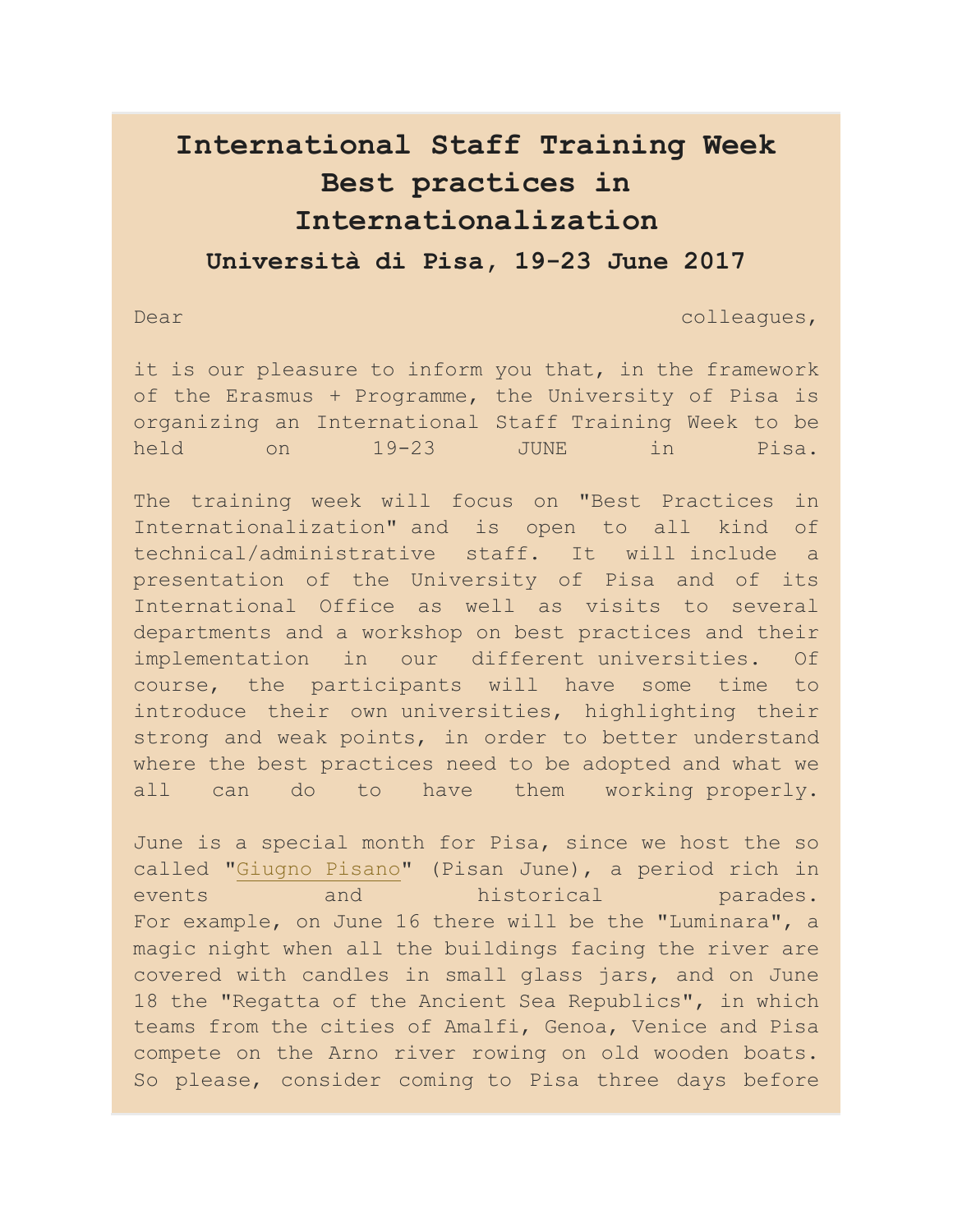the Staff Training Week starts, and staying a couple of days more to enjoy the "Gioco del Ponte" (Battle of the Bridge) on the 24!

But of course you will also have the chance to experience the many artistic masterpieces the city offers, together with a taste of true Tuscany lifestyle & cuisine. And don't forget you will be close to the Leaning Tower and "Under the Tuscan Sun"…

Please find attached the [application form;](http://unipi.us13.list-manage1.com/track/click?u=0240237b8640295c378ea19fa&id=de2dfc3e17&e=ed1162c1e8) do not hesitate to contact us at [cooperations@unipi.it](mailto:cooperations@unipi.it?subject=International%20Staff%20Training%20Week%202017%20-%20Universit%C3%A0%20di%20Pisa) in case you need further information or explanation. The attached [video](http://unipi.us13.list-manage.com/track/click?u=0240237b8640295c378ea19fa&id=5ca838a09a&e=ed1162c1e8) will provide you with a flavour of the city and an overall idea of our city-wide campus structure. A detailed schedule of the Week will be sent over the the next month.

Looking forward to meeting you in Pisa,

The staff - International Cooperation Office.

*Copyright © 2017 Università di Pisa, All rights reserved.*

**Our mailing address is:** Università di Pisa Lungarno Pacinotti, 44 Pisa, TO 56127